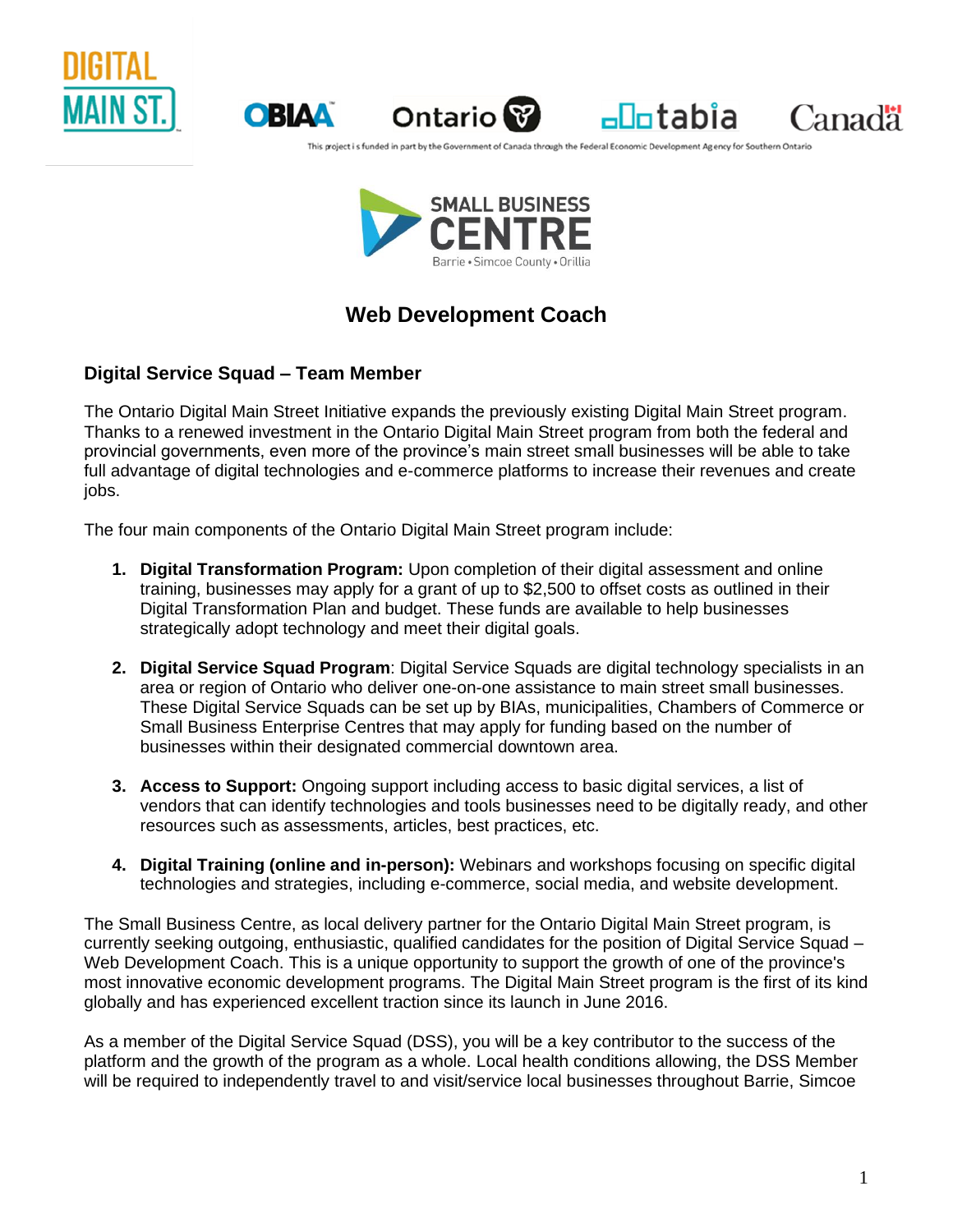

County & Orillia. Otherwise, particularly under COVID-19 conditions, the DSS Member will be assigned to work remotely with local businesses.

The focus of the role is to work one-on-one with main street small businesses and provide the following services:

#### **Duties / Responsibilities**

#### **1. On-boarding Assistance**

- Conduct pre-business visit research to best understand the neighbourhood and businesses.
- Setup appointments and/or go door-to-door to onboard main street small businesses to the Digital Main Street platform, within compliance of the Simcoe Muskoka District Health Unit COVID-19 restrictions.
- Walk-through the on-boarding survey with the business owner and use appreciative inquiry methods to best understand their business goals and how digital tools/technology can assist them in meeting their goals.
- Assist the business in staying in touch with Digital Main Street by subscribing to the e-newsletter and social channels.

#### **2. Advisory Services**

- Once the business has been on-boarded to the Digital Main Street platform, the DSS Member will walk through the Digital Assessment and recommendations with the business owner.
- The DSS Member will assist the business owner in identifying their first priorities and the first digital tools/technology they want to activate.
- The DSS Member will also review vendor recommendations made through the platform and lead the business owner to relevant deals/discounts on the platform.

#### **3. Activation/Implementation Services**

- The DSS Member will activate and implement free, easy-to-use digital tools and technologies that businesses would like to use (i.e., building a basic website, activating social media accounts, etc.).
- The DSS Member may also provide some resources (articles, links, how-to guides, webinars) available through secondary sources that can help the business owner learn more about a particular tool that has been activated, or subject matter of interest.

#### **4. Reporting and Feedback**

- DSS Members must complete their field notes and report on a weekly basis to the Digital Service Squad Administrator.
- DSS Members must attend team meetings as set out by the DSS Administrator.
- DSS Member must ensure ALL DATA is entered on time and accurately within the Digital Main Street CRM (HubSpot).

#### **5. Special Projects**

- DSS Members will be responsible for leading the implementation of special projects and/or community-wide BIA initiatives (i.e. Google 360 photography).
- DSS Members will work with their DSS Administrator to ensure successful activation of initiatives and increased Digital Main Street engagement.



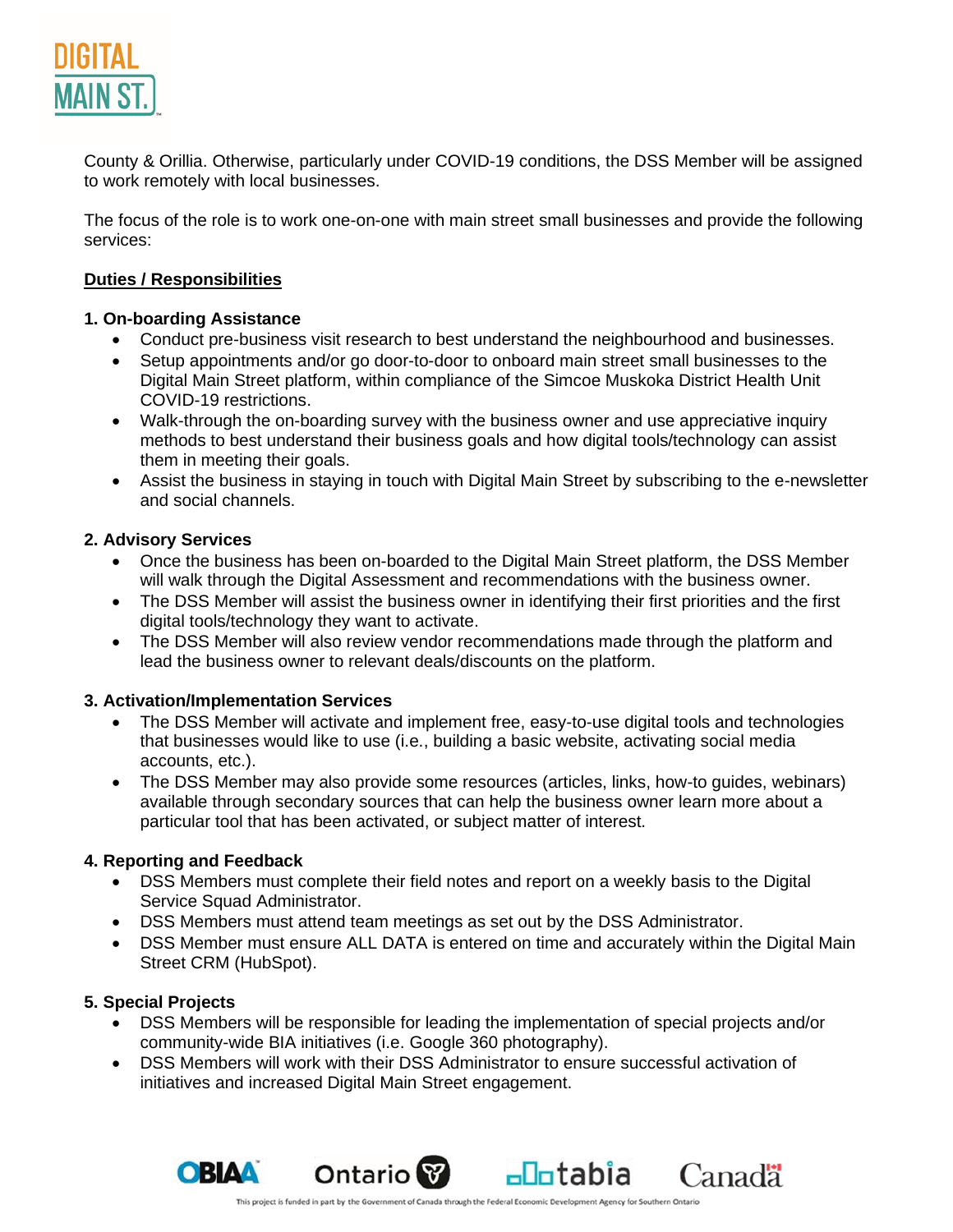

- DSS Members will be available to help business owners develop their Digital Transformation Plan needed to apply for the Digital Transformation Grant, and can subsequently help to implement the plan if approved for the Grant.
- DSS Members may be required to present as a subject-matter expert for Digital Main Street webinar series.

#### **6. Social Media Development**

- Working under the lead of the DSS Program Manager, team members will be responsible for assisting in the growth of all DMS social media channels, as well as curating content and photos to be used accordingly.
- This includes but is not limited to: curating multiple social media posts every week, coming up with new ways to engage our audience on social, and helping with social media development at DMS events as needed.

The DSS Member may be required to present at workshops and events related to Digital Main Street and aspects of having a robust online presence. There may be other duties, as required, that will be discussed with the DSS Member should they arise.

The DSS Member will have the opportunity to interface directly with Digital Main Street corporate partners. All successful candidates will receive training on the program and if applicable, from the corporate partners, prior to in-field deployment. Local health conditions allowing, the majority of time spent will be in the field working with businesses.

#### *Qualified applicants will:*

- Possess strong communications skills (written and verbal)
- Possess strong interpersonal and relationship building/relationship management skills
- Possess excellent organizational and time management skills
- Have experience in a sales role and/or marketing environment
- Be able to travel to and work independently (or remotely) with local businesses
- Be familiar with digital technologies for small business (e.g., web, social media, e-commerce, etc.)
- Be able to use basic software and collaboration tools such as Microsoft Office Suite (Word, Excel, Outlook, Power Point) and Slack
- Previous experience with online and offline marketing is considered a strong asset
- Previous experience working with small businesses in BIAs is considered an asset

#### *Relevant experience, skills and knowledge includes:*

- Knowledgeable in WordPress, Shopify, Squarespace and Wix
- Strong understanding of JavaScript, HTML, CSS
- Understanding of Liquid is considered an asset
- Understanding of how to transfer domains and emails
- Ability to determine what will help a client most with limited hours available
- Enjoys working in a team environment
- Knowledgeable of the basics of SEO and able to communicate it in layman's terms
- Knowledgeable in e-commerce platforms and execution
- Demonstrates strong understanding of the Accessibility for Ontarians with Disabilities Act (AODA) as it relates to websites and social media